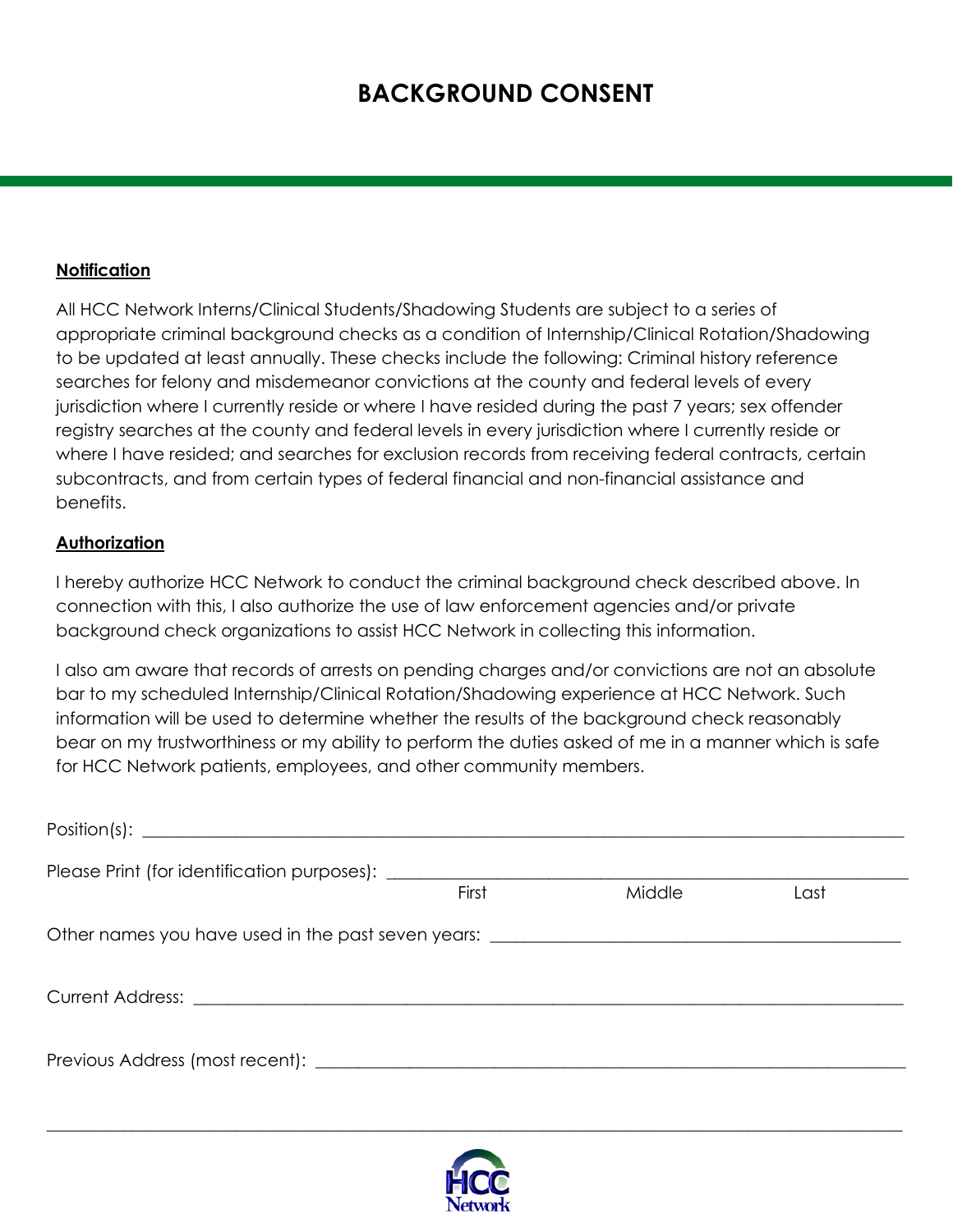Addresses in the 7 years prior to completing this authorization:

| Phone Number: National Assembly Phone Number:                   | Alternate Phone Number:               |  |  |
|-----------------------------------------------------------------|---------------------------------------|--|--|
| Date of Birth: <u>_______________________</u><br>Month/Day/Year | Gender: Female__________Male_________ |  |  |
| Social Security Number: Social Security Number:                 | Driver's License #                    |  |  |
| State of Driver's License                                       |                                       |  |  |

Have you ever been convicted of a criminal \*offense or have any pending criminal\* charges against you?

\*This refers only to felonies and misdemeanors; you do not need to include non-criminal traffic violations or municipal ordinance violations.

Yes (provide details on next page) No

To the best of my knowledge, the information provided in this Notice and Authorization and any attachments thereto is true and complete. I understand that any falsification or omission of information may disqualify me for this internship/clinical rotation/shadowing experience at HCC Network and/or may serve as grounds for dismissal with HCC Network. By signing below, I hereby provide my authorization to HCC Network to conduct yearly criminal background checks and I acknowledge that I have been provided with a summary of my rights under the Fair Credit Reporting Act. In addition to those rights, I understand that I have a right to appeal an adverse decision made by HCC Network based on my background check information within three business days of receipt of such notice and that a determination on my appeal will be made in seven working days from HCC Network's receipt of such appeal.

Signature Date